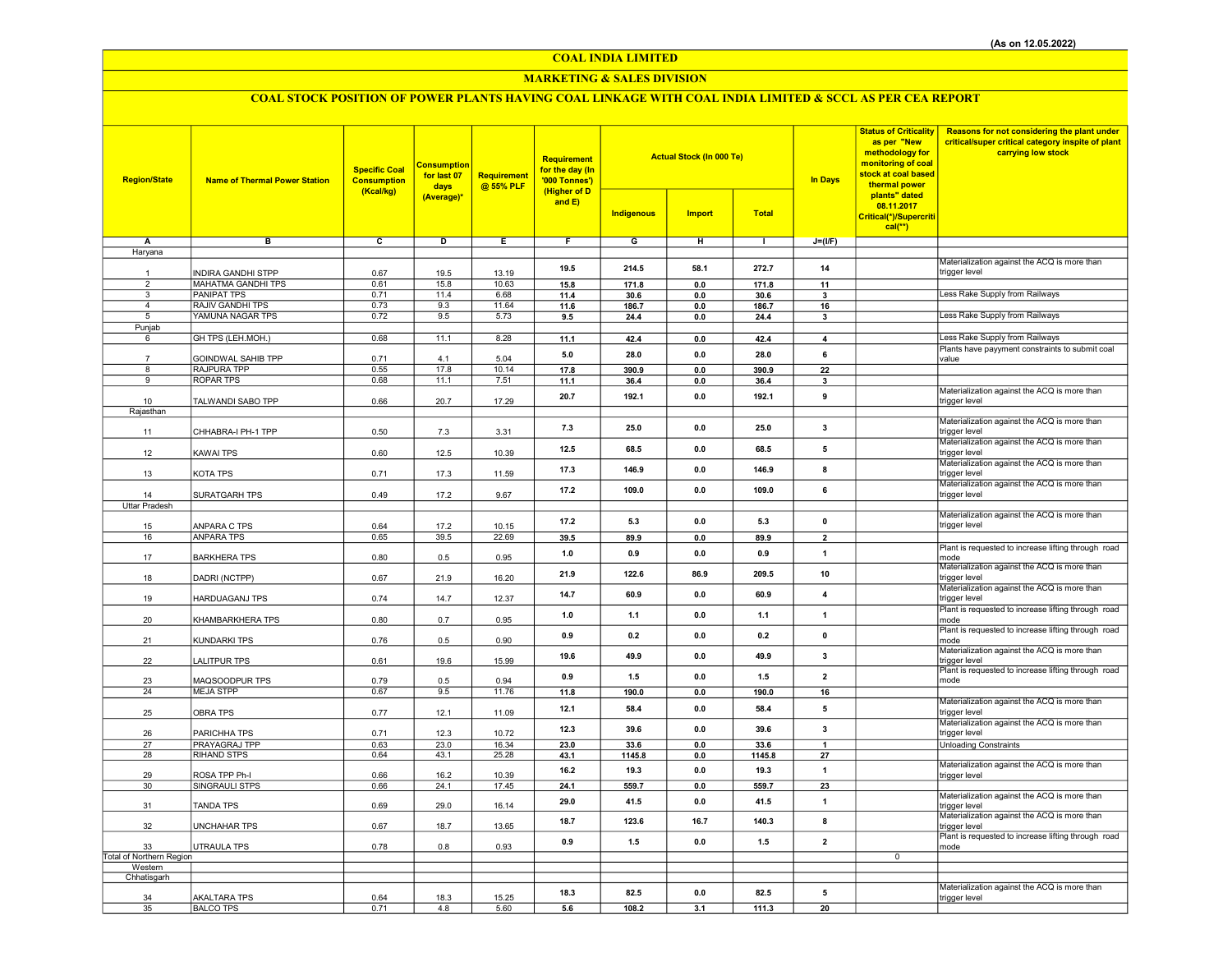#### COAL INDIA LIMITED

## MARKETING & SALES DIVISION

## COAL STOCK POSITION OF POWER PLANTS HAVING COAL LINKAGE WITH COAL INDIA LIMITED & SCCL AS PER CEA REPORT

| <b>Region/State</b> | <b>Name of Thermal Power Station</b>                | <b>Specific Coal</b><br><b>Consumption</b><br>(Kcal/kg) | <b>Consumption</b><br>for last 07<br>days<br>(Average)* | <b>Requirement</b><br>@ 55% PLF | <b>Requirement</b><br>for the day (In<br>'000 Tonnes')<br>(Higher of D<br>and E) | <b>Indigenous</b> | <b>Actual Stock (In 000 Te)</b><br><b>Import</b> | <b>Total</b>    | <b>In Days</b>       | <b>Status of Criticality</b><br>as per "New<br>methodology for<br>monitoring of coal<br>stock at coal based<br>thermal power<br>plants" dated<br>08.11.2017<br>Critical(*)/Supercriti<br>$cal**$ | Reasons for not considering the plant under<br>critical/super critical category inspite of plant<br>carrying low stock |
|---------------------|-----------------------------------------------------|---------------------------------------------------------|---------------------------------------------------------|---------------------------------|----------------------------------------------------------------------------------|-------------------|--------------------------------------------------|-----------------|----------------------|--------------------------------------------------------------------------------------------------------------------------------------------------------------------------------------------------|------------------------------------------------------------------------------------------------------------------------|
| Α                   | в                                                   | $\overline{c}$                                          | D                                                       | Е.                              | F.                                                                               | G                 | н                                                | л.              | $J=(I/F)$            |                                                                                                                                                                                                  |                                                                                                                        |
|                     |                                                     |                                                         |                                                         |                                 |                                                                                  | 7.2               |                                                  |                 |                      |                                                                                                                                                                                                  | Materialization against the ACQ is more than                                                                           |
| 36                  | <b>BANDAKHAR TPP</b>                                | 0.71                                                    | 4.8                                                     | 2.81                            | 4.8                                                                              |                   | 0.0                                              | 7.2             | $\mathbf{1}$         |                                                                                                                                                                                                  | trigger level                                                                                                          |
| 37                  | <b>BARADARHA TPS</b>                                | 0.77                                                    | 20.2                                                    | 12.25                           | 20.2                                                                             | 199.5             | 0.0                                              | 199.5           | 10                   |                                                                                                                                                                                                  |                                                                                                                        |
| 38                  | <b>BHILAI TPS</b>                                   | 0.76                                                    | 8.0                                                     | 5.01                            | 8.0                                                                              | 93.2              | 0.0                                              | 93.2            | 12                   |                                                                                                                                                                                                  | Materialization against the ACQ is more than                                                                           |
| 39                  | <b>BINJKOTE TPP</b>                                 | 0.75                                                    | 0.0                                                     | 5.95                            | 6.0                                                                              | 25.1              | 0.0                                              | 25.1            | 4                    |                                                                                                                                                                                                  | trigger level                                                                                                          |
| 40                  | <b>DSPM TPS</b>                                     | 0.69                                                    | 8.5                                                     | 4.56                            | 8.5                                                                              | 27.9              | 0.0                                              | 27.9            | 3                    |                                                                                                                                                                                                  |                                                                                                                        |
| 41                  | <b>KORBA STPS</b>                                   | 0.67                                                    | 44.5                                                    | 22.94                           | 44.5                                                                             | 483.5             | 0.0                                              | 483.5           | 11                   |                                                                                                                                                                                                  |                                                                                                                        |
| 42                  | KORBA-WEST TPS                                      | 0.78                                                    | 18.2                                                    | 13.79                           | 18.2                                                                             | 200.1             | 0.0                                              | 200.1           | 11                   |                                                                                                                                                                                                  |                                                                                                                        |
| 43                  | LARA TPP                                            | 0.66                                                    | 24.6                                                    | 13.92                           | 24.6                                                                             | 290.5             | 0.0                                              | 290.5           | 12                   |                                                                                                                                                                                                  |                                                                                                                        |
| 44                  | NAWAPARA TPP                                        | 0.79                                                    | 2.2                                                     | 6.28                            | 6.3                                                                              | 11.9              | 0.0                                              | 11.9            | $\overline{2}$       |                                                                                                                                                                                                  | Materialization against the ACQ is more than<br>trigger level                                                          |
|                     |                                                     |                                                         |                                                         |                                 | 5.7                                                                              | 53.7              | 0.0                                              | 53.7            | 9                    |                                                                                                                                                                                                  | Supply restricted considering high stock at their                                                                      |
| 45                  | PATHADI TPP                                         | 0.65                                                    | 5.7                                                     | 5.18                            |                                                                                  |                   |                                                  |                 |                      |                                                                                                                                                                                                  | end                                                                                                                    |
| 46                  | SIPAT STPS                                          | 0.68                                                    | 28.7                                                    | 26.62                           | 28.7                                                                             | 555.7             | 0.0                                              | 555.7           | 19                   |                                                                                                                                                                                                  | Materialization against the ACQ is more than                                                                           |
| 47                  | TAMNAR TPP                                          | 0.84                                                    | 28.6                                                    | 26.52                           | 28.6                                                                             | 169.9             | 0.0                                              | 169.9           | 6                    |                                                                                                                                                                                                  | trigger level                                                                                                          |
|                     |                                                     |                                                         |                                                         |                                 |                                                                                  |                   |                                                  |                 |                      |                                                                                                                                                                                                  | Materialization against the ACQ is more than                                                                           |
| 48                  | UCHPINDA TPP                                        | 0.75                                                    | 17.1                                                    | 14.22                           | 17.1                                                                             | 91.4              | 0.0                                              | 91.4            | 5                    |                                                                                                                                                                                                  | trigger level                                                                                                          |
| Gujarat             |                                                     |                                                         |                                                         |                                 |                                                                                  |                   |                                                  |                 |                      |                                                                                                                                                                                                  |                                                                                                                        |
| 49                  |                                                     |                                                         | 7.9                                                     | 5.71                            | 7.9                                                                              | 26.4              | 0.0                                              | 26.4            | $\mathbf{3}$         |                                                                                                                                                                                                  | Materialization against the ACQ is more than<br>trigger level                                                          |
| 50                  | <b>GANDHI NAGAR TPS</b><br>SABARMATI (D-F STATIONS) | 0.69<br>0.57                                            | 4.7                                                     | 2.74                            | 4.7                                                                              | 20.0              | 62.6                                             | 82.6            | #REF!                |                                                                                                                                                                                                  |                                                                                                                        |
|                     |                                                     |                                                         |                                                         |                                 |                                                                                  |                   |                                                  |                 |                      |                                                                                                                                                                                                  | Materialization against the ACQ is more than                                                                           |
| 51                  | UKAI TPS                                            | 0.67                                                    | 10.7                                                    | 9.85                            | 10.7                                                                             | 40.0              | 0.0                                              | 40.0            | $\overline{4}$       |                                                                                                                                                                                                  | trigger level                                                                                                          |
| 52                  | <b>WANAKBORI TPS</b>                                | 0.67                                                    | 28.4                                                    | 20.22                           | 28.4                                                                             | 167.3             | 0.0                                              | 167.3           | 6                    |                                                                                                                                                                                                  | Materialization against the ACQ is more than<br>trigger level                                                          |
| Madhya Pradesh      |                                                     |                                                         |                                                         |                                 |                                                                                  |                   |                                                  |                 |                      |                                                                                                                                                                                                  |                                                                                                                        |
| 53                  | AMARKANTAK EXT TPS                                  | 0.65                                                    | 2.8                                                     | 1.80                            | 2.8                                                                              | 51.3              | 0.0                                              | 51.3            | 18                   |                                                                                                                                                                                                  |                                                                                                                        |
| 54                  | <b>ANUPPUR TPP</b>                                  | 0.65                                                    | 25.7                                                    | 10.31                           | 25.7                                                                             | 107.6             | 0.0                                              | 107.6           | $\overline{4}$       |                                                                                                                                                                                                  |                                                                                                                        |
| 55                  | <b>BINA TPS</b>                                     | 0.74                                                    | 7.1                                                     | 4.88                            | 7.1                                                                              | 33.8              | 0.0                                              | 33.8            | 5                    |                                                                                                                                                                                                  | Materialization against the ACQ is more than<br>trigger level                                                          |
|                     |                                                     |                                                         |                                                         |                                 | 19.0                                                                             | 80.5              | 36.9                                             | 117.4           | 6                    |                                                                                                                                                                                                  | Materialization against the ACQ is more than                                                                           |
| 56                  | GADARWARA TPP                                       | 0.66                                                    | 19.0                                                    | 13.93                           |                                                                                  |                   |                                                  |                 |                      |                                                                                                                                                                                                  | trigger level<br>Materialization against the ACQ is more than                                                          |
| 57                  | KHARGONE STPP                                       | 0.60                                                    | 9.8                                                     | 10.45                           | 10.4                                                                             | 140.0             | 112.5                                            | 252.4           | 24                   |                                                                                                                                                                                                  | trigger level                                                                                                          |
| 58                  | SANJAY GANDHI TPS                                   | 0.82                                                    | 15.5                                                    | 14.57                           | 15.5                                                                             | 48.8              | 0.0                                              | 48.8            | 3                    |                                                                                                                                                                                                  | Non payment of dues                                                                                                    |
| 59                  | SATPURA TPS                                         | 0.67                                                    | 7.4                                                     | 11.79                           | 11.8                                                                             | 54.5              | 0.0                                              | 54.5            | 5                    |                                                                                                                                                                                                  | Non Payment of Dues                                                                                                    |
|                     |                                                     |                                                         |                                                         |                                 | 7.6                                                                              | 22.4              | 0.0                                              | 22.4            | 3                    |                                                                                                                                                                                                  | Materialization against the ACQ is more than                                                                           |
| 60<br>61            | <b>SEIONI TPP</b><br>SHREE SINGAJI TPP              | 0.64<br>0.71                                            | 7.6<br>31.2                                             | 5.06<br>23.50                   |                                                                                  |                   |                                                  |                 |                      |                                                                                                                                                                                                  | trigger level<br>Non Payment of Dues                                                                                   |
| 62                  | VINDHYACHAL STPS                                    | 0.69                                                    | 63.9                                                    | 43.60                           | 31.2<br>63.9                                                                     | 144.4<br>1630.3   | 0.0<br>0.0                                       | 144.4<br>1630.3 | 5<br>26              |                                                                                                                                                                                                  |                                                                                                                        |
| Maharashtra         |                                                     |                                                         |                                                         |                                 |                                                                                  |                   |                                                  |                 |                      |                                                                                                                                                                                                  |                                                                                                                        |
|                     |                                                     |                                                         |                                                         |                                 | 18.5                                                                             | 24.9              | 0.0                                              | 24.9            | $\mathbf{1}$         |                                                                                                                                                                                                  | Materialization against the ACQ is more than                                                                           |
| 63                  | AMRAVATI TPS                                        | 0.62                                                    | 18.5                                                    | 11.07                           |                                                                                  |                   |                                                  |                 |                      |                                                                                                                                                                                                  | trigger level                                                                                                          |
| 64                  | <b>BHUSAWAL TPS</b>                                 | 0.72                                                    | 16.7                                                    | 11.44                           | 16.7                                                                             | 44.8              | 0.0                                              | 44.8            | $\mathbf{3}$         |                                                                                                                                                                                                  | Non payment of dues                                                                                                    |
| 65<br>66            | <b>BUTIBORI TPP</b><br>CHANDRAPUR(MAHARASHTRA) STPS | 0.67<br>0.78                                            | 0.0<br>37.8                                             | 5.31<br>30.17                   | 5.3<br>37.8                                                                      | 59.7<br>265.6     | 0.0<br>0.0                                       | 59.7<br>265.6   | 11<br>$\overline{7}$ |                                                                                                                                                                                                  | Non payment of dues                                                                                                    |
|                     |                                                     |                                                         |                                                         |                                 |                                                                                  |                   |                                                  |                 |                      |                                                                                                                                                                                                  | Materialization against the ACQ is more than                                                                           |
| 67                  | DAHANU TPS                                          | 0.62                                                    | 6.8                                                     | 4.09                            | $6.8\,$                                                                          | 1.7               | 0.0                                              | 1.7             | $\pmb{0}$            |                                                                                                                                                                                                  | trigger level                                                                                                          |
| 68                  | DHARIWAL TPP                                        | 0.67                                                    | 7.3                                                     | 5.34                            | 7.3                                                                              | 61.9              | 0.0                                              | 61.9            | 8                    |                                                                                                                                                                                                  | Materialization against the ACQ is more than<br>trigger level                                                          |
|                     |                                                     |                                                         |                                                         |                                 |                                                                                  |                   |                                                  |                 |                      |                                                                                                                                                                                                  | Materialization against the ACQ is more than                                                                           |
| 69                  | GMR WARORA TPS                                      | 0.67                                                    | 8.4                                                     | 5.29                            | 8.4                                                                              | 49.7              | 0.0                                              | 49.7            | 6                    |                                                                                                                                                                                                  | trigger level                                                                                                          |
|                     |                                                     |                                                         |                                                         |                                 | 20.7                                                                             | 123.6             | 0.0                                              | 123.6           | 6                    |                                                                                                                                                                                                  | Materialization against the ACQ is more than                                                                           |
| 70<br>71            | KHAPARKHEDA TPS<br>KORADI TPS                       | 0.89<br>0.76                                            | 20.7<br>31.8                                            | 15.72<br>22.08                  |                                                                                  |                   |                                                  |                 |                      |                                                                                                                                                                                                  | trigger level<br>Non payment of dues                                                                                   |
|                     |                                                     |                                                         |                                                         |                                 | 31.8                                                                             | 48.3              | 0.0                                              | 48.3            | $\mathbf{2}$         |                                                                                                                                                                                                  | Materialization against the ACQ is more than                                                                           |
| 72                  | MAUDA TPS                                           | 0.70                                                    | 28.2                                                    | 21.29                           | 28.2                                                                             | 35.1              | 37.0                                             | 72.1            | $\mathbf{3}$         |                                                                                                                                                                                                  | trigger level                                                                                                          |
| 73                  | <b>NASIK TPS</b>                                    | 0.81                                                    | 9.5                                                     | 6.72                            | 9.5                                                                              | 18.7              | 0.0                                              | 18.7            | $\overline{2}$       |                                                                                                                                                                                                  | Non payment of dues                                                                                                    |
| 74                  | <b>PARAS TPS</b>                                    | 0.74                                                    | 5.8                                                     | 4.90                            | 5.8                                                                              | 64.4              | 0.0                                              | 64.4            | 11                   |                                                                                                                                                                                                  | Non payment of dues                                                                                                    |
| 75                  | PARLITPS                                            | 0.67                                                    | 7.3                                                     | 6.65                            | 7.3                                                                              | 109.8             | 0.0                                              | 109.8           | 15                   |                                                                                                                                                                                                  | Non payment of dues                                                                                                    |
|                     |                                                     |                                                         |                                                         |                                 | 15.0                                                                             | 31.2              | 11.4                                             | 42.6            | $\mathbf{3}$         |                                                                                                                                                                                                  | Materialization against the ACQ is more than                                                                           |
| 76                  | SOLAPUR STPS                                        | 0.56                                                    | 15.0                                                    | 9.73                            |                                                                                  |                   |                                                  |                 |                      |                                                                                                                                                                                                  | trigger level<br>Materialization against the ACQ is more than                                                          |
| 77                  | <b>TIRORA TPS</b>                                   | 0.66                                                    | 43.6                                                    | 28.73                           | 43.6                                                                             | 188.2             | 0.0                                              | 188.2           | $\pmb{4}$            |                                                                                                                                                                                                  | trigger level                                                                                                          |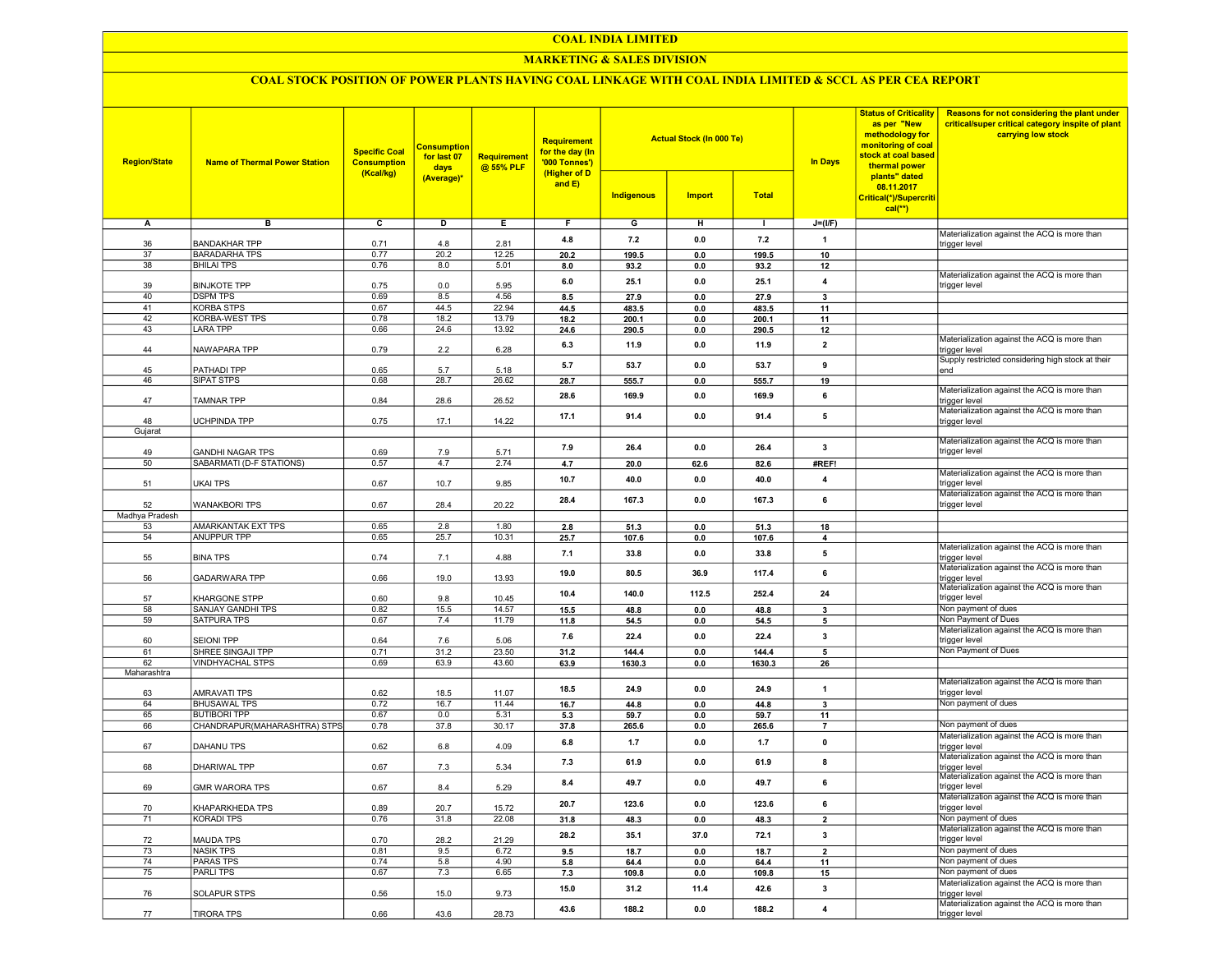#### COAL INDIA LIMITED

## MARKETING & SALES DIVISION

# COAL STOCK POSITION OF POWER PLANTS HAVING COAL LINKAGE WITH COAL INDIA LIMITED & SCCL AS PER CEA REPORT

| <b>Region/State</b>      | <b>Name of Thermal Power Station</b>       | <b>Specific Coal</b><br><b>Consumption</b><br>(Kcal/kg) | <b>Consumption</b><br>for last 07<br>days<br>(Average)* | <b>Requirement</b><br>@ 55% PLF | Requirement<br>for the day (In<br>'000 Tonnes')<br>(Higher of D |                   | <b>Actual Stock (In 000 Te)</b> |               | <b>In Days</b> | <b>Status of Criticality</b><br>as per "New<br>methodology for<br>monitoring of coal<br>stock at coal based<br>thermal power<br>plants" dated | Reasons for not considering the plant under<br>critical/super critical category inspite of plant<br>carrying low stock |
|--------------------------|--------------------------------------------|---------------------------------------------------------|---------------------------------------------------------|---------------------------------|-----------------------------------------------------------------|-------------------|---------------------------------|---------------|----------------|-----------------------------------------------------------------------------------------------------------------------------------------------|------------------------------------------------------------------------------------------------------------------------|
|                          |                                            |                                                         |                                                         |                                 | and $E$ )                                                       | <b>Indigenous</b> | <b>Import</b>                   | <b>Total</b>  |                | 08.11.2017<br>Critical(*)/Supercriti<br>$cal(**)$                                                                                             |                                                                                                                        |
| A                        | в                                          | с                                                       | D                                                       | Е                               | F.                                                              | G                 | н                               | $\mathbf{I}$  | $J=(UF)$       |                                                                                                                                               |                                                                                                                        |
| 78                       | WARDHA WARORA TPP                          | 0.66                                                    | 4.9                                                     | 4.71                            | 4.9                                                             | 144.4             | 0.0                             | 144.4         | 30             |                                                                                                                                               |                                                                                                                        |
| Total of Western Region  |                                            |                                                         |                                                         |                                 |                                                                 |                   |                                 |               |                | $\overline{0}$                                                                                                                                |                                                                                                                        |
| Southern                 |                                            |                                                         |                                                         |                                 |                                                                 |                   |                                 |               |                |                                                                                                                                               |                                                                                                                        |
| Andhra Pradesh<br>79     | DAMODARAM SANJEEVAIAH TPS                  | 0.66                                                    | 13.1                                                    | 13.85                           | 13.8                                                            | 90.8              | 0.0                             | 90.8          | $\overline{7}$ |                                                                                                                                               | Materialization against the ACQ is more than<br>trigger level                                                          |
| 80                       | Dr. N.TATA RAO TPS                         | 0.77                                                    | 26.6                                                    | 17.90                           | 26.6                                                            | 66.9              | 0.0                             | 66.9          | 3              |                                                                                                                                               | Materialization against the ACQ is more than<br>trigger level                                                          |
| 81                       | PAINAMPURAM TPP                            | 0.59                                                    | 15.4                                                    | 10.21                           | 15.4                                                            | 63.2              | 99.3                            | 162.5         | 11             |                                                                                                                                               | Materialization against the ACQ is more than<br>trigger level                                                          |
| 82                       | RAYALASEEMA TPS                            | 0.76                                                    | 19.2                                                    | 16.60                           | 19.2                                                            | 35.7              | 0.0                             | 35.7          | $\overline{2}$ |                                                                                                                                               | Materialization against the ACQ is more than<br>trigger level                                                          |
| 83                       | SIMHADRI                                   | 0.78                                                    | 27.7                                                    | 20.54                           | 27.7                                                            | 212.6             | 32.2                            | 244.8         | 9              |                                                                                                                                               | Materialization against the ACQ is more than<br>trigger level<br>Materialization against the ACQ is more than          |
| 84                       | <b>SGPL TPP</b>                            | 0.53                                                    | 17.1                                                    | 9.26                            | 17.1                                                            | 1.8               | 167.0                           | 168.8         | 10             |                                                                                                                                               | trigger level                                                                                                          |
| 85                       | <b>VIZAG TPP</b>                           | 0.67                                                    | 10.0                                                    | 9.20                            | 10.0                                                            | 89.7              | 0.0                             | 89.7          | 9              |                                                                                                                                               | Less Supply of rakes from Railways                                                                                     |
| Karnataka<br>86          | <b>BELLARY TPS</b>                         | 0.63                                                    | 19.9                                                    | 14.23                           | 19.9                                                            | 50.8              | 0.0                             | 50.8          | 3              |                                                                                                                                               | Materialization against the ACQ is more than<br>rigger level                                                           |
| 87                       | KUDGI STPP                                 | 0.63                                                    | 19.2                                                    | 19.90                           | 19.9                                                            | 66.4              | 28.4                            | 94.8          | 5              |                                                                                                                                               | Materialization against the ACQ is more than<br>trigger level                                                          |
| 88                       | RAICHUR TPS                                | 0.66                                                    | 21.3                                                    | 14.98                           | 21.3                                                            | 53.6              | 0.0                             | 53.6          | 3              |                                                                                                                                               | Materialization against the ACQ is more than<br>trigger level                                                          |
| 89                       | YERMARUS TPP                               | 0.62                                                    | 9.3                                                     | 13.09                           | 13.1                                                            | 103.8             | 0.0                             | 103.8         | 8              |                                                                                                                                               | Materialization against the ACQ is more than<br>trigger level                                                          |
| <b>Tamil Nadu</b>        |                                            |                                                         |                                                         |                                 |                                                                 |                   |                                 |               |                |                                                                                                                                               |                                                                                                                        |
| 90                       | METTUR TPS                                 | 0.81                                                    | 7.3                                                     | 8.98                            | 9.0                                                             | 69.9              | 0.0                             | 69.9          | 8              |                                                                                                                                               | Materialization against the ACQ is more than<br>trigger level                                                          |
| 91                       | METTUR TPS - II                            | 0.78                                                    | 5.0                                                     | 6.16                            | 6.2                                                             | 62.8              | 0.0                             | 62.8          | 10             |                                                                                                                                               | Materialization against the ACQ is more than<br>trigger level<br>Materialization against the ACQ is more than          |
| 92                       | NORTH CHENNAI TPS                          | 0.82                                                    | 26.5                                                    | 19.78                           | 26.5                                                            | 57.9              | 0.0                             | 57.9          | $\overline{2}$ |                                                                                                                                               | trigger level<br>Materialization against the ACQ is more than                                                          |
| 93                       | <b>TUTICORIN TPS</b>                       | 0.96                                                    | 6.1                                                     | 13.31                           | 13.3                                                            | 68.1              | 0.0                             | 68.1          | 5              |                                                                                                                                               | trigger level<br>Materialization against the ACQ is more than                                                          |
| 94<br>Telangana          | <b>VALLUR TPP</b>                          | 0.72                                                    | 20.9                                                    | 14.26                           | 20.9                                                            | 175.1             | 0.0                             | 175.1         | 8              |                                                                                                                                               | trigger level                                                                                                          |
| 95                       | <b>BHADRADRI TPP</b>                       | 0.69                                                    | 10.7                                                    | 9.83                            | 10.7                                                            | 92.1              | 0.0                             | 92.1          | 9              |                                                                                                                                               |                                                                                                                        |
| 96                       | KAKATIYA TPS                               | 0.57                                                    | 13.9                                                    | 8.33                            | 13.9                                                            | 148.6             | 0.0                             | 148.6         | 11             |                                                                                                                                               |                                                                                                                        |
| 97                       | KOTHAGUDEM TPS (NEW)                       | 0.64                                                    | 12.1                                                    | 8.46                            | 12.1                                                            | 121.2             | 0.0                             | 121.2         | 10             |                                                                                                                                               |                                                                                                                        |
| 98                       | KOTHAGUDEM TPS (STAGE-7)                   | 0.50                                                    | 9.4                                                     | 5.23                            | 9.4                                                             | 36.7              | 0.0                             | 36.7          | 4              |                                                                                                                                               |                                                                                                                        |
| 99<br>100                | <b>RAMAGUNDEM STPS</b><br>RAMAGUNDEM-B TPS | 0.62<br>0.77                                            | 33.2<br>0.6                                             | 21.33<br>0.64                   | 33.2<br>0.6                                                     | 117.8<br>10.3     | 0.0<br>0.0                      | 117.8<br>10.3 | 4<br>16        |                                                                                                                                               |                                                                                                                        |
| 101                      | <b>SINGARENI TPP</b>                       | 0.58                                                    | 12.1                                                    | 9.12                            | 12.1                                                            | 108.1             | 0.0                             | 108.1         | 9              |                                                                                                                                               |                                                                                                                        |
| Total of Southern Region |                                            |                                                         |                                                         |                                 |                                                                 |                   |                                 |               |                | $\overline{0}$                                                                                                                                |                                                                                                                        |
| Eastern                  |                                            |                                                         |                                                         |                                 |                                                                 |                   |                                 |               |                |                                                                                                                                               |                                                                                                                        |
| Bihar                    | <b>BARAUNI TPS</b>                         |                                                         |                                                         |                                 |                                                                 |                   |                                 |               |                |                                                                                                                                               |                                                                                                                        |
| 102<br>103               | <b>BARH I</b>                              | 0.63<br>0.67                                            | 5.6<br>8.0                                              | 5.90<br>5.84                    | 5.9<br>8.0                                                      | 60.5<br>69.9      | 0.0<br>0.0                      | 60.5<br>69.9  | 10<br>9        |                                                                                                                                               |                                                                                                                        |
| 104                      | <b>BARH II</b>                             | 0.67                                                    | 15.9                                                    | 11.67                           | 15.9                                                            | 139.8             | 0.0                             | 139.8         | 9              |                                                                                                                                               |                                                                                                                        |
| 105                      | KAHALGAON TPS                              | 0.80                                                    | 36.7                                                    | 24.62                           | 36.7                                                            | 147.3             | 8.9                             | 156.1         | $\overline{4}$ |                                                                                                                                               | Materialization against the ACQ is more than<br>trigger level                                                          |
| 106                      | MUZAFFARPUR TPS                            | 0.77                                                    | 5.2                                                     | 3.95                            | 5.2                                                             | 70.5              | 0.0                             | 70.5          | 14             |                                                                                                                                               | Materialization against the ACQ is more than<br>trigger level                                                          |
| 107                      | <b>NABINAGAR STPP</b>                      | 0.58                                                    | 16.2                                                    | 15.21                           | 16.2                                                            | 197.8             | 0.0                             | 197.8         | 12             |                                                                                                                                               |                                                                                                                        |
| 108                      | NABINAGAR TPP                              | 0.69                                                    | 15.2                                                    | 9.06                            | 15.2                                                            | 41.0              | 0.0                             | 41.0          | $\mathbf{3}$   |                                                                                                                                               | Materialization against the ACQ is more than<br>trigger level                                                          |
| Jharkhand<br>109         | <b>BOKARO TPS 'A' EXP</b>                  | 0.57                                                    | 5.9                                                     | 3.78                            |                                                                 | 106.0             | 0.0                             | 106.0         | 18             |                                                                                                                                               |                                                                                                                        |
| 110                      | CHANDRAPURA(DVC) TPS                       | 0.61                                                    | 5.7                                                     | 4.06                            | 5.9<br>5.7                                                      | 141.3             | 10.1                            | 151.4         | 27             |                                                                                                                                               |                                                                                                                        |
| 111                      | JOJOBERA TPS                               | 0.69                                                    | 3.5                                                     | 2.18                            | 3.5                                                             | 39.4              | 0.0                             | 39.4          | 11             |                                                                                                                                               |                                                                                                                        |
| 112                      | <b>KODARMA TPP</b>                         | 0.62                                                    | 12.9                                                    | 8.23                            | 12.9                                                            | 110.1             | 12.0                            | 122.1         | 9              |                                                                                                                                               |                                                                                                                        |
| 113                      | MAHADEV PRASAD STPP                        | 0.70                                                    | 8.6                                                     | 5.01                            | 8.6                                                             | 33.4              | 0.0                             | 33.4          | 4              |                                                                                                                                               | Materialization against the ACQ is more than<br>trigger level                                                          |
| 114                      | MAITHON RB TPP                             | 0.64                                                    | 9.7                                                     | 8.89                            | 9.7                                                             | 219.4             | 0.0                             | 219.4         | 23             |                                                                                                                                               |                                                                                                                        |